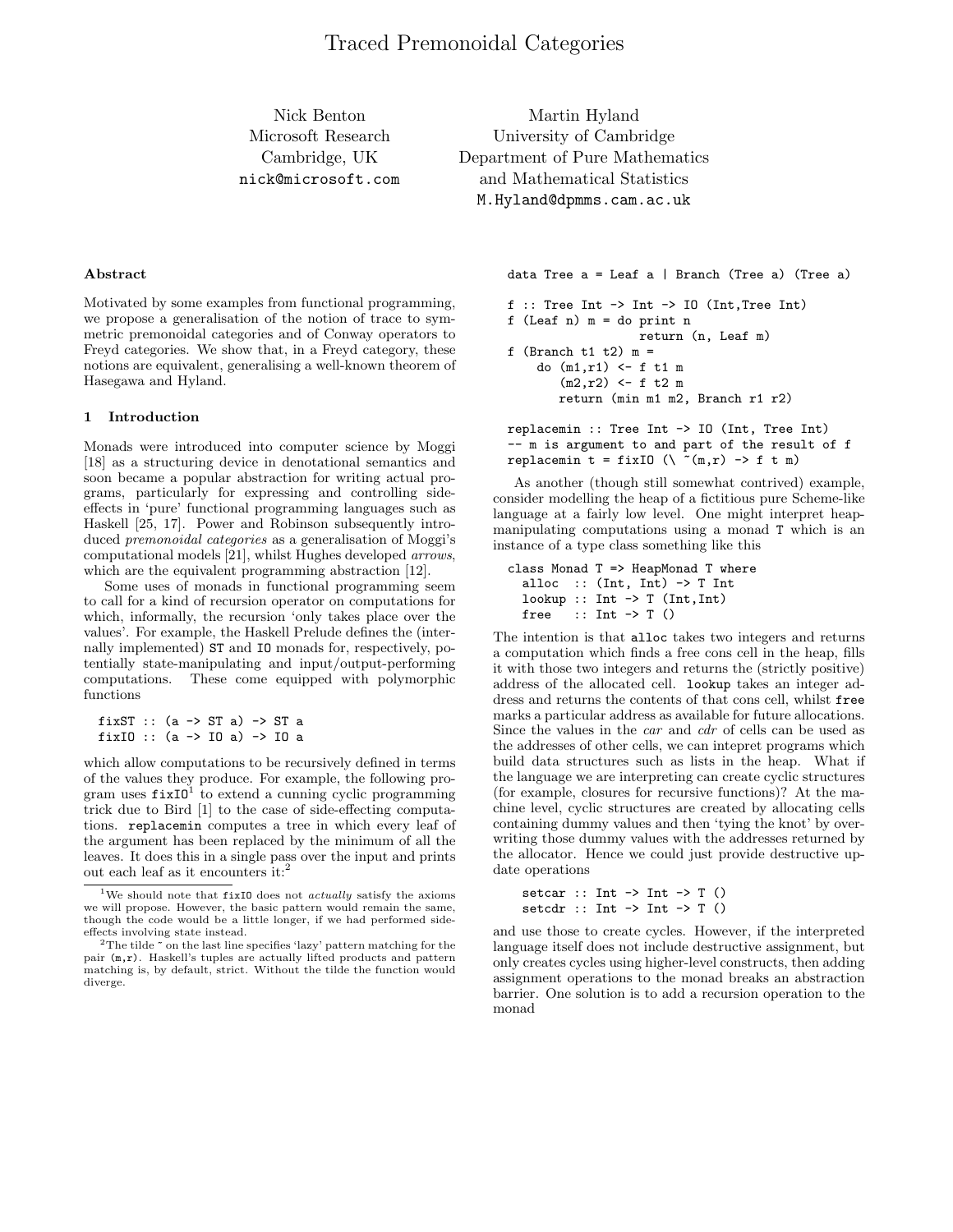fixT :: (a -> T a) -> T a

with a definition such that the following code creates a twoelement cyclic list (and returns the addresses of both cells):

```
onetwocycle :: T (int,int)
onetwocycle = fixT (\Upsilon(x,y)-)do {x' \leftarrow \text{alloc}(1, y)y' \leftarrow \text{alloc}(2, x)return (x', y')})
```
Observe that although the computation is recursively defined, it should only perform the two allocation side-effects once.

Many of the real uses of this kind of recursion have the flavour of the previous example: they involve computations which create cyclic structures for which the identity, order of creation or multiplicity of creation of the objects in the structure is significant. An interesting example arises in work on using Haskell to model hardware. Early versions of both Lava [2] and Hawk [16] specified circuits in a monadic style, instantiating the monad differently for different applications (such simulating the circuit, generating a netlist or interfacing with a theorem prover). Cyclic circuits (i.e. those with feedback) were defined in essentially the style used to define onetwocycle above. Lava has moved away from that style, in part because it is syntactically awkward.<sup>3</sup> Launchbury et al. [16] also noted that programming in a monadic style with  $fixT$  is awkward, and suggested extending Haskell's do notation to allow recursive bindings. That suggestion was followed up by Launchbury and Erkök, who proposed an axiomatisation of operators like fixT (which they call mfix) and showed how the do notation can be extended to allow recursive bindings in the case that the underlying monad supports such an mfix operation [15].

Launchbury and Erkök's axiomatisation of  $m$ fix is partly in terms of equations and partly in terms of inequations, intended to be interpreted in the 'usual' (slightly informal) concrete domain theoretic model of Haskell. One striking feature of [15] is that it does not appear to build on any of the large body of existing work on axiomatic/categorical treatments of recursion, even those (such as [7]) which consider fixed points in terms of monads. The authors cite some of this work but state, quite correctly, that the nonstandard kind of recursion in which they are interested is different from that covered in the literature. Although the presence of a fixpoint object [7], for example, allows an operator with the same type as mfix to be defined, it is not of the kind we want.

From a categorical perspective, we seem to want a notion of recursion or feedback on the Kleisli category of a CCC with a strong monad. There is a special case of this situation in which earlier work does provide an answer. Although none of Launchbury and Erkök's examples are of commutative monads, in that case the Kleisli category will be symmetric monoidal and Joyal, Street and Verity's notion of trace seems to fit the bill [14].

In the general case of a non-commutative monad, however, the Kleisli category will only be symmetric premonoidal. The work described here grew firstly from the natural mathematical question of what the right definition of traced premonoidal category might be, and secondly from wondering whether an answer might provide a sensible categorical semantics for the kind of fixpoint operators described in [15]. We give a natural, straightforward and well-behaved answer to the first question, though it only accounts for a rather special subset of the cases considered by Launchbury and Erkök.

## **2 Background**

### **2.1 Premonoidal Categories**

For a careful definition of the notion of (symmetric) premonoidal category and (symmetric) premonoidal functor, see Power and Robinson's paper [21]. Briefly, a premonoidal category is a monoidal category except that the tensor product ⊗ need only be a functor in each of the two variables separately. Thus if  $f : A \rightarrow B$  and  $g : A' \rightarrow B'$  in a premonoidal category K then the two evident morphisms  $A \otimes A' \to B \otimes B'$ 

$$
f \ltimes g = A \otimes A' \xrightarrow{f \otimes A'} B \otimes A' \xrightarrow{B \otimes g} B \otimes B'
$$
  

$$
f \rtimes g = A \otimes A' \xrightarrow{A \otimes g} A \otimes B' \xrightarrow{f \otimes B'} B \otimes B'
$$

are not generally equal.

We generally write  $I$  for the unit of the tensor in a (pre)monoidal category,  $\sigma$  for the symmetry if there is one, and  $\lambda$ ,  $\rho$ ,  $\alpha$  for the natural isomorphisms

$$
\begin{array}{rcl}\n\lambda & : & I \otimes A \to A \\
\rho & : & A \otimes I \to A \\
\alpha & : & (A \otimes B) \otimes C \to A \otimes (B \otimes C)\n\end{array}
$$

However, since we have coherence theorems for (symmetric) (pre)monoidal categories [21], we will usually elide the structural isomorphisms.

**Definition 2.1.** A morphism  $f : A \rightarrow B$  in a premonoidal category K is *central* if for all  $g : A' \to B'$  in K,  $\hat{f} \ltimes g = f \rtimes g$ .<br>If at least one of f and g is central, then we may unambigu-If at least one of f and g is central, then we may unambiguously write  $f \otimes g$ . The *centre*  $Z(\mathbb{K})$  of a premonoidal category  $\mathbb K$  is the monoidal subcategory of  $\mathbb K$  with the same objects but only the central morphisms.

The inclusion functor  $Z(\mathbb{K}) \to \mathbb{K}$  is a strict, identityon-objects premonoidal functor (and symmetric if  $K$  is). In more recent work Power in particular has stressed the importance from the algebraic point of view in having an explicit choice of centre. That is, one is interested in the situation where one has a functor  $J : \mathbb{M} \to \mathbb{K}$  from a specified (symmetric) monoidal subcategory of a (symmetric) premonoidal  $\mathbb{K}$ ; *J* factors through  $Z(\mathbb{K})$ , so this amounts to specifying a particular subcategory of central morphisms. (For many results J does not even need to be faithful, but we do not consider that generality here.) We call a  $J : \mathbb{M} \to \mathbb{K}$  as above a centred premonoidal category, but since this is our preferred notion we usually drop the 'centred'. In this context, by central morphisms we shall mean the morphisms of M. One should think of M as a category of values and  $K$  as a category of possibly-effectful computations. An important special case is the following:

**Definition 2.2.** A Freyd category [22] is specified by a cartesian category C, a symmetric premonoidal category K and an identity-on-objects strict symmetric premonoidal functor  $J: \mathbb{C} \to \mathbb{K}$ .

 $^3$  Lava now uses a modified version of Haskell with 'observable sharing': allowing new name generation as an implicit side-effect of every expression and hence changing the equational theory of the language [6].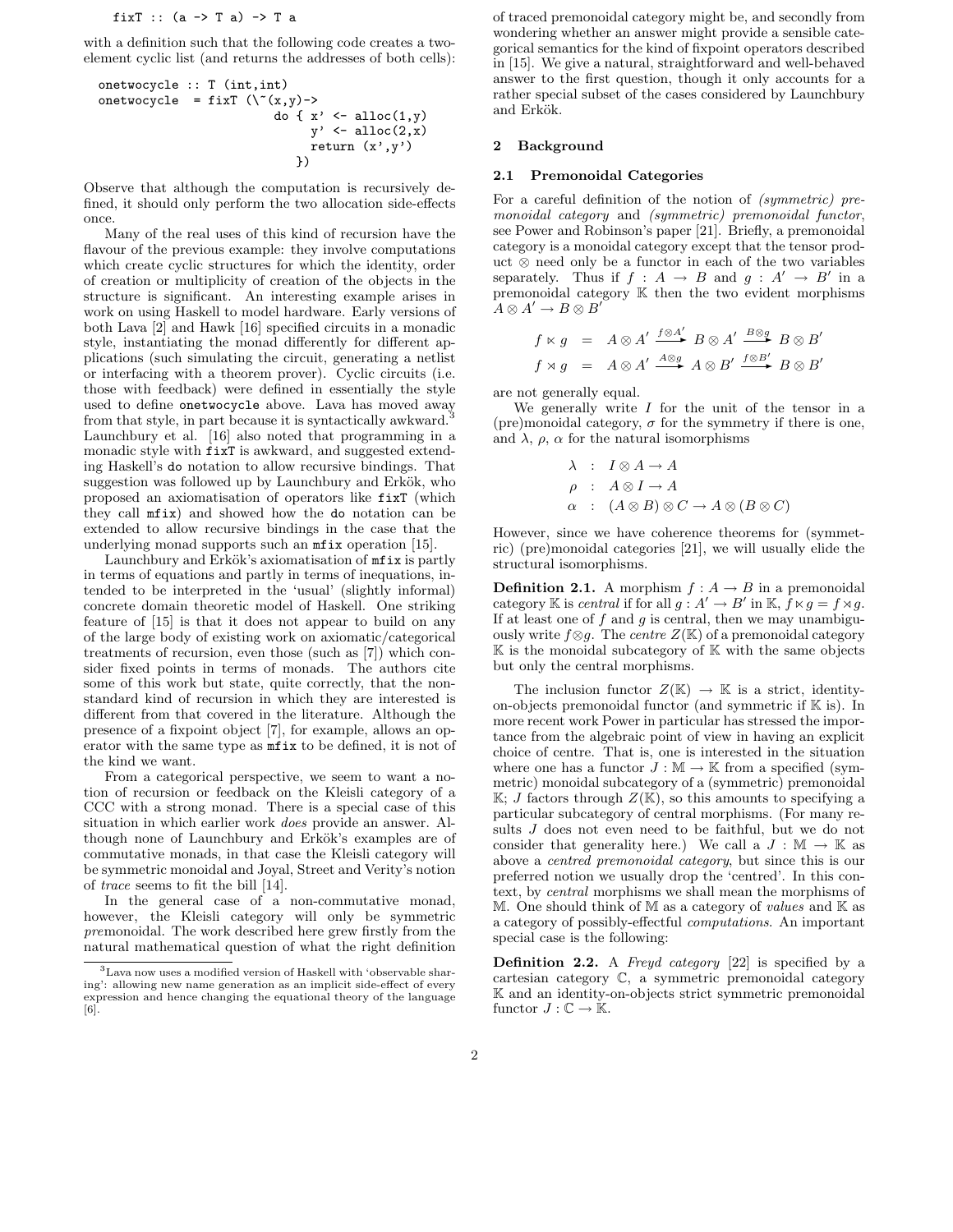Note that morphisms in the specified centre of a Freyd category are 'pure' not merely in the sense of commuting with arbitrary effectful computations, but also in being copyable and discardable.

**Example 2.1.** If T is a strong monad on a symmetric monoidal category  $M$ , then the Kleisli category  $M_T$  is symmetric premonoidal and the canonical functor from <sup>M</sup> to <sup>M</sup>*T* is strict symmetric premonoidal. Thus in the case that M is cartesian, we have a Freyd category. If the monad is commutative, then  $M_T$  is symmetric monoidal and  $J : M \to M_T$ is strict symmetric monoidal.

## **2.2 Traces and Fixpoints**

The notion of traced monoidal category was introduced in [14]. The use of traces to interpret recursion in programming languages and the relationship between traces and fixpoints have attracted much attention in recent years, beginning with Hasegawa's thesis [11]. Categorical axiomatisations of fixpoint operators have been extensively studied, see [7, 19, 4] for example; a particularly crisp and up-to-date account appears in [24].

**Definition 2.3.** A trace on a symmetric monoidal category  $(M, \otimes, I, \lambda, \rho, \alpha, \sigma)$  is a family of functions

$$
\text{tr}_{A,B}^U : \mathbb{M}(A \otimes U, B \otimes U) \to \mathbb{M}(A,B)
$$

satisfying the following conditions

• Naturality in A (Left Tightening).<br>If  $f : A' \otimes U \to B \otimes U$   $a : A \to A'$ If  $f : A' \otimes U \to B \otimes U$ ,  $g : A \to A'$  then

$$
\operatorname{tr}_{A,B}^U((g\otimes U);f)=g;\operatorname{tr}_{A',B}^U(f):A\to B
$$

• Naturality in  $B$  (Right Tightening). If  $f : A \otimes U \to B' \otimes U$ ,  $g : B' \to B$  then

$$
\operatorname{tr}_{A,B}^U(f; (g \otimes U)) = \operatorname{tr}_{A,B'}^U(f); g: A \to B
$$

• Dinaturality (Sliding). If  $f : A \otimes U \to B \otimes V$ ,  $g : V \to U$  then

$$
\mathrm{tr}^U_{A,B}(f; (B\otimes g)) = \mathrm{tr}^V_{A,B}((A\otimes g); f): A\to B
$$

• Action (Vanishing). If  $f : A \rightarrow B$  then

$$
\operatorname{tr}_{A,B}^I(\rho; f; \rho^{-1}) = f : A \to B
$$

and if  $f : A \otimes (U \otimes V) \to B \otimes (U \otimes V)$  then

$$
\operatorname{tr}_{A,B}^{U \otimes V}(f) = \operatorname{tr}_{A,B}^{U}(\operatorname{tr}_{A \otimes U,B \otimes U}^{V}(\alpha; f; \alpha^{-1}))
$$

• Superposing. If  $f : A \otimes U \to B \otimes U$  then

$$
\mathrm{tr}^U_{C\otimes A, C\otimes B}(\alpha; C\otimes f; \alpha^{-1})
$$
  
=  $C\otimes \mathrm{tr}^U_{A,B}(f) : C\otimes A \to C\otimes B$ 

• Yanking. For all  $U$ ,  $\text{tr}_{U,U}^U(\sigma_{U,U}) = U : U \to U$ .

Monoidal categories provide a formal basis for reasoning about many of the graphical 'boxes and wires' notations used in computer science. The trace axioms are presented graphically in Figure 1, though we do not consider the formal semantics of such diagrams here.

**Definition 2.4.** A parameterized fixpoint operator on a cartesian category C is a family of functions

$$
(\cdot)^{\dagger} : \mathbb{C}(A \times U, U) \to \mathbb{C}(A, U)
$$

satisfying

• Naturality. If  $f : B \times U \to U$  and  $g : A \to B$  then

$$
g; f^{\dagger} = ((g \times U); f)^{\dagger} : A \to U
$$

• Fixed point property. If  $f : A \times U \to U$  then

$$
\langle A, f^{\dagger} \rangle; f = f^{\dagger} : A \to U
$$

The above definition is rather weak. Well-behaved fixpoint operators typically satisfy other interesting conditions.

**Definition 2.5.** A *Conway operator* is a parameterized fixpoint operator which additionally satisfies

• Parameterized Dinaturality. If  $f : A \times V \to U$  and  $q: A \times U \rightarrow V$  then

$$
\langle A, (\langle \pi_1, f \rangle; g)^\dagger \rangle; f = (\langle \pi_1, g \rangle; f)^\dagger : A \to U
$$

• Diagonal Property. If  $f : A \times U \times U \rightarrow U$  then

$$
((A \times \Delta); f)^\dagger = (f^\dagger)^\dagger : A \to U
$$

Parameterized dinaturality is easily seen to imply the parameterized fixed point property and, in some concrete categories of domains, is sufficient to characterize the least fixed point operator uniquely [23]. Conway operators satisfy various other useful identities, including the 'Bekič property', which allows simultaneous fixed points to be reduced to sequential ones.

There are also further 'uniformity' properties which a fixpoint operator may have [24], but we shall not consider those in the present paper.

An important theorem about traces and fixpoints is the following, which is due (independently) to Hasegawa and to Hyland, though its essential combinatorial content had been observed earlier in a slightly different context [3, 5]:

**Theorem 2.1 (Hasegawa, Hyland).** To give a trace on a cartesian category  $\mathbb C$  is to give a Conway operator on  $\mathbb C$ .  $\Box$ 

### **3 Traces and Fixpoint Operators on Premonoidal Categories**

So, what is an appropriate generalisation of the notions of trace and fixpoint operator to the premonoidal case? We want definitions which make sense, have useful concrete instances, give the monoidal versions as special cases and lead to a generalisation of Theorem 2.1.

## **3.1 Symmetric Premonoidal Traces**

We start by trying to generalise the definition of trace to a centred symmetric premonoidal category  $J : \mathbb{M} \to \mathbb{K}$ . Although none of the conditions in Definition 2.3 are expressed in terms of tensoring arbitrary morphisms (in which case we'd certainly have to reexamine them), we cannot simply leave the definition unchanged: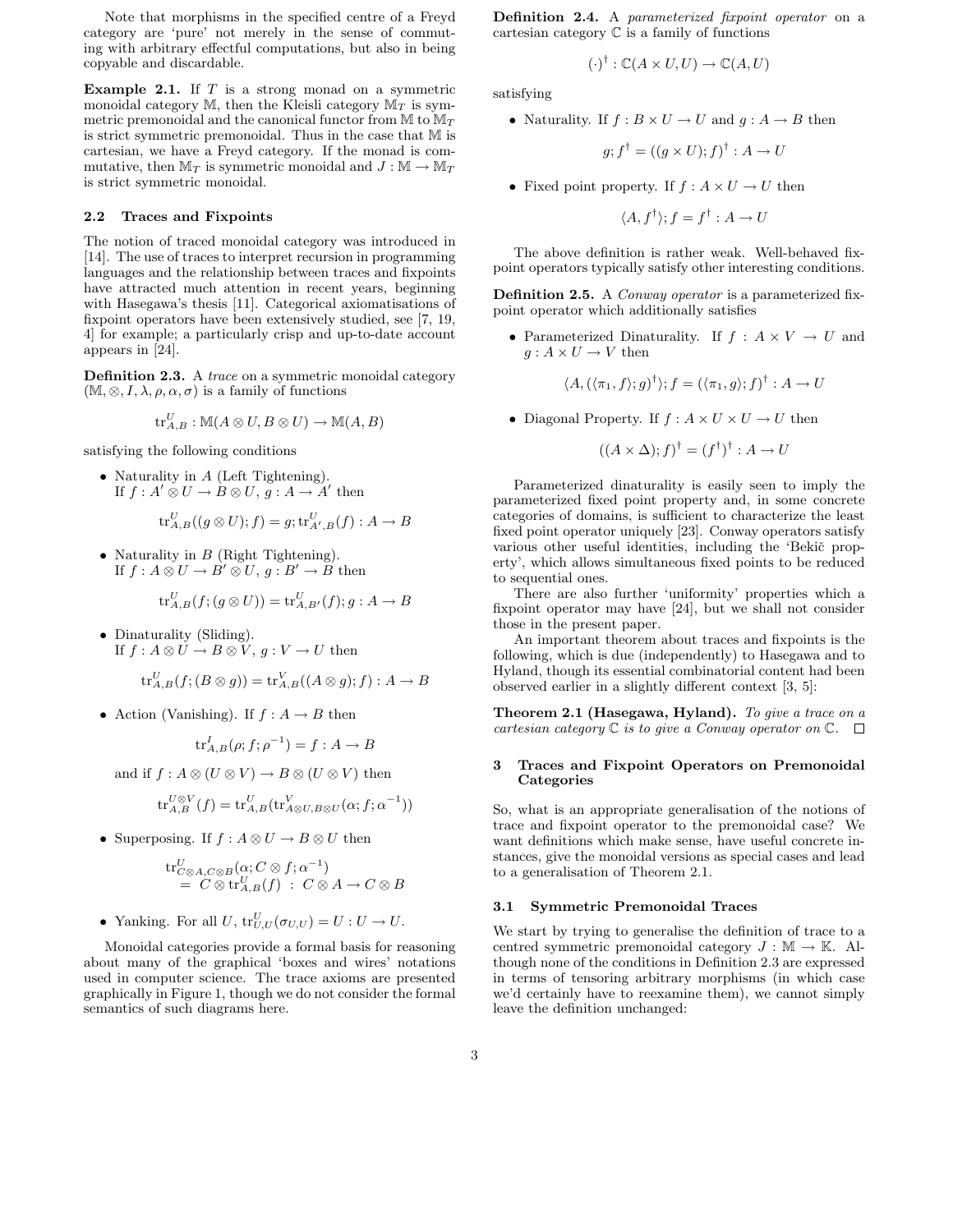Figure 1: Trace Axioms

**Proposition 3.0.1.** A symmetric premonoidal category with a trace as defined in Definition 2.3 is actually monoidal. П

The key step in the proof of the previous Proposition uses the Sliding axiom to commute the side-effects of two computations. This observation motivates the following definition:

**Definition 3.1.** A *trace* on a centred symmetric premonoidal category  $J : \mathbb{M} \to \mathbb{K}$  is a family of functions

$$
\operatorname{tr}_{A,B}^U : \mathbb{K}(A \otimes U, B \otimes U) \to \mathbb{K}(A,B)
$$

satisfying the same conditions given in Definition 2.3 except that the Sliding axiom is replaced by

• Premonoidal Sliding. If  $f : A \otimes U \to B \otimes V$  and if  $g: V \to U$  is a central morphism then

$$
\operatorname{tr}_{A,B}^U(f,(B\otimes g)) = \operatorname{tr}_{A,B}^V((A\otimes g);f): A \to B
$$

and we impose the further requirement

• Centre Preservation. If  $f : A \otimes U \to B \otimes U$  is central then so is  $\operatorname{tr}_{A,B}^U f : A \to B$ .

Clearly, if  $J : \mathbb{M} \to \mathbb{K}$  has a premonoidal trace on  $\mathbb{K}$ , the restriction of that trace to M is a trace operator in the traditional sense of Definition 2.3. In particular, Definition 3.1 really is a generalisation of Definition 2.3.

Requiring the trace to preserve the distinguished centre M is largely a matter of taste: we prefer to keep our equations algebraic. Even without the condition it is still easy to see that the trace preserves  $Z(\mathbb{K})$ :

**Proposition 3.0.2.** If  $f : A \otimes U \to B \otimes U$  is in  $Z(\mathbb{K})$  and  $g : C \to D$  then  $g \ltimes tr^U$  (f)  $g \rtimes tr^U$  (f)  $g: C \to D$  then  $g \ltimes \operatorname{tr}_{A,B}^U(f) = g \rtimes \operatorname{tr}_{A,B}^U(f)$ .

It might also be remarked that the premonoidal sliding condition appears somewhat asymmetric, since it requires that  $g$ , rather than one of  $f$  and  $g$ , be central. However, a little calculation shows that the symmetric case is a consequence:

**Proposition 3.0.3.** Assume  $f : A \otimes U \to B \otimes V$  is central<br>and  $g : V \to U$  then  ${\rm tr}^V_{Y, \mathcal{D}}((A \otimes g) \cdot f) = {\rm tr}^U_{Y, \mathcal{D}}(f \cdot B \otimes g)$ and  $g: V \to U$ , then  $\operatorname{tr}_{A,B}^V((A \otimes g); f) = \operatorname{tr}_{A,B}^U(f; B \otimes g)$ .

## **3.2 Symmetric Premonoidal Fixpoints**

We now turn to generalising the notion of fixpoint operator to the premonoidal case. Since some of the axioms involve duplication and discarding, we will assume that we are working in a Freyd category  $\overline{J} : \mathbb{C} \to \mathbb{K}$ . We also use  $\Delta, \pi_1, \langle \cdot, \cdot \rangle$ , etc. as shorthand notation for the lifting of the appropriate operations from  $\mathbb C$  to  $\mathbb K$  (i.e. we elide uses of J). The notation  $\langle f, g \rangle$  is ambiguous unless we specify the order in which the components are computed, but we shall only use it in the case one of the maps is central.

**Definition 3.2.** A parameterized fixpoint operator on a Freyd category  $J: \mathbb{C} \to \mathbb{K}$  is a family of functions

$$
(\cdot)^* : \mathbb{K}(A \otimes U, U) \to \mathbb{K}(A, U)
$$

which satisfies

• Centre Preservation. If  $f : A \otimes U \to U$  is central then so is  $f^*: A \to U$ .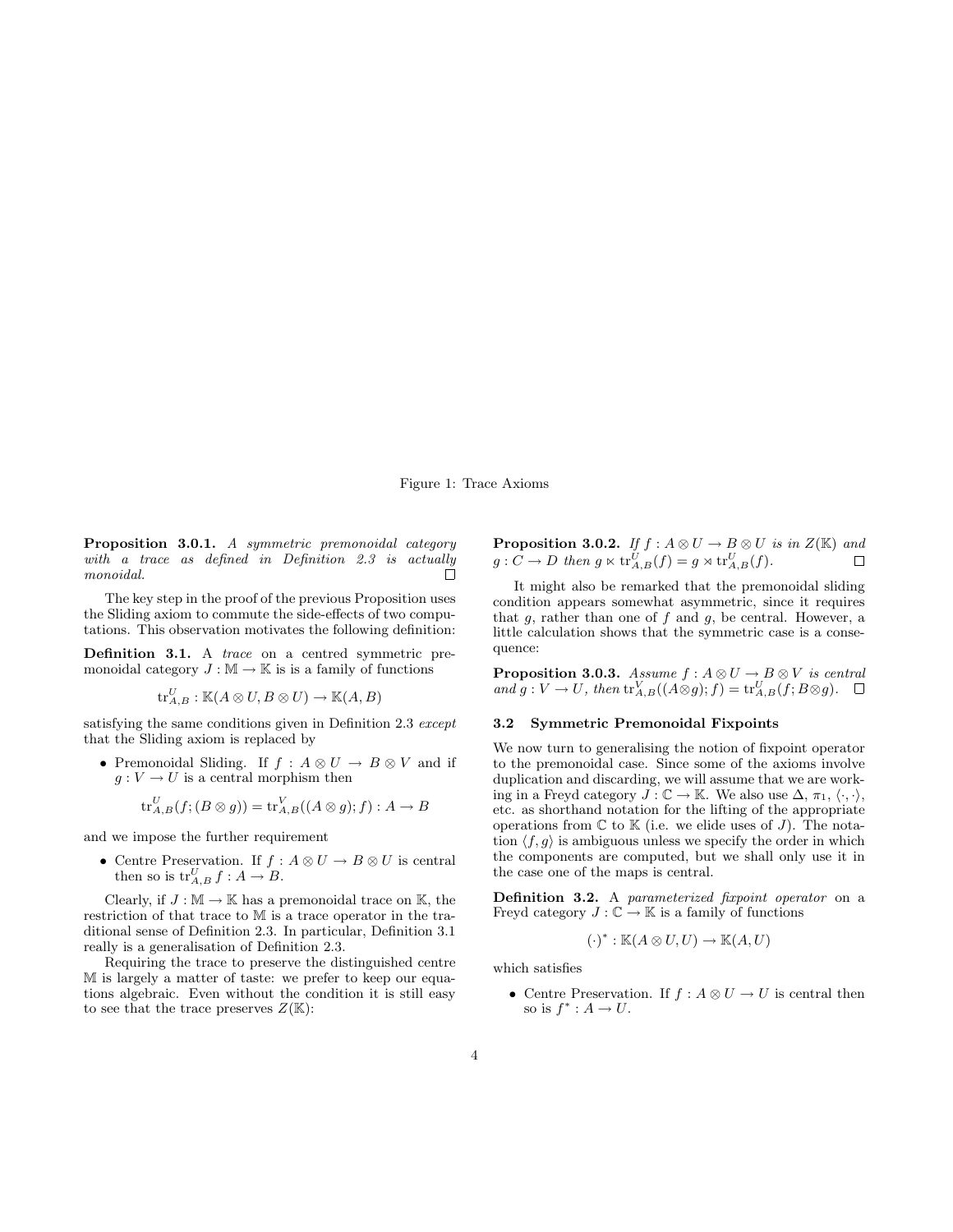• Naturality. If  $f : B \otimes U \to U$  and  $g : A \to B$  then

$$
g; f^* = ((g \otimes U); f)^* : A \to U
$$

• Central Fixed Point Property. If  $f : A \otimes U \to U$  is central, then

$$
\langle A, f^* \rangle; f = f^* : A \to U
$$

Just as in the cartesian case, this is the bare minimum one might require of a fixpoint operator. We are interested in rather stronger conditions, and propose the following as an appropriate generalisation of Conway operators on cartesian categories:

**Definition 3.3.** A parameterized fixpoint operator  $(·)$ <sup>\*</sup> on a Freyd category is a Conway operator if it satisfies the following conditions:

1. Parallel Property. If  $f : A \otimes U \to U$  and  $g : B \otimes V \to V$ with one of  $f$  and  $g$  central then

$$
(A\otimes \sigma \otimes V; f\otimes g)^* = f^* \otimes g^* \; : \; A \otimes B \to U \otimes V
$$

2. Withering Property. If  $f : A \otimes U \to B \otimes U$  and  $g : B \to$  $C$  then

$$
(\langle \pi_1, \pi_3 \rangle; f; g \otimes U)^* = (\langle \pi_1, \pi_3 \rangle; f)^*; g \otimes U : A \to C \otimes U
$$

3. Diagonal Property. If  $f : A \otimes U \otimes U \rightarrow U$  then

$$
((A \otimes \Delta); f)^* = (f^*)^* : A \to U
$$

The axioms of a premonoidal Conway operator are shown graphically in Figure 3.2, where we follow Jeffrey [13] in using a heavy line to indicate the sequencing of effects in K (and that line runs outside those boxes intended to represent central morphisms). The diagonal property is essentially the same as in the cartesian case, but the parallel and withering properties are more unusual.

There is a natural generalization of the dinaturality condition to Freyd categories:

**Definition 3.4.** A parameterized fixpoint operator  $(·)$ <sup>\*</sup> on a Freyd category satisfies parameterized central dinaturality if, given  $f: A \otimes U \to V$  and  $q: A \otimes V \to U$  with q central

$$
(\langle \pi_1, f \rangle; g)^* = \langle A, (\langle \pi_1, g \rangle; f)^* \rangle; g
$$

As in the cartesian case, parameterized central dinaturality clearly implies the central fixed point property. But in the case of Freyd categories, the dinaturality condition does not seem sufficient (along with the diagonal property) to establish the equivalence between traces and Conway operators, which is what motivated our parallel and withering axioms. These do imply dinaturality, however:

**Proposition 3.0.4.** A Conway operator on a Freyd category satisfies parameterized central dinaturality.  $\Box$ 

Furthermore, our definition of a Conway operator on a Freyd category does generalise the standard one:

**Proposition 3.0.5.** Definition 3.3 is equivalent to Definition 2.5 in the case that the category is cartesian.  $\Box$ 

## **3.3 Relating Fixpoints and Traces in Freyd Categories**

We now show our main result: in a Freyd category, to give a premonoidal trace is equivalent to giving a premonoidal Conway operator.

**Theorem 3.1.** Let  $J: \mathbb{C} \to \mathbb{K}$  be a Freyd category such that  $K$  is traced, as in Definition 3.1. Then the operation

$$
(\cdot)^* : \mathbb{K}(A \otimes U, U) \to \mathbb{K}(A, U)
$$

defined by, for  $f : A \otimes U \to U$ :

$$
f^* = \text{tr}_{A,U}^U(f; \Delta)
$$

is a Conway operator in the sense of Definition 3.3.  $\Box$ 

**Remark 3.1.** Hasegawa has also given a construction for a fixpoint operator from a trace in the special case of the Kleisli category of a commutative strong monad on a cartesian category (a case in which the premonoidal structure is monoidal) [11, Theorem 7.2.1]. However, restricting our construction to this special case does not generally give the same fixpoint operator. Hasegawa's construction uses the adjunction in an essential way and repeats side-effects.

**Theorem 3.2.** Let  $J : \mathbb{C} \to \mathbb{K}$  be a Freyd category where  $\mathbb{K}$  has a Conway operator  $(·)$ <sup>\*</sup> as defined in Definition 3.3. Then the operation

$$
\operatorname{tr}_{A,B}^U(\cdot): \mathbb{K}(A \otimes U, B \otimes U) \to \mathbb{K}(A,B)
$$

defined by, for  $f : A \otimes U \to B \otimes U$ 

$$
\operatorname{tr}_{A,B}^U(f) = (\langle \pi_1, \pi_3 \rangle; f)^*; \pi_1 : A \to B
$$

is a premonoidal trace in the sense of Definition 3.1.  $\Box$ 

**Proposition 3.2.1.** The constructions of trace from Conway operator and of Conway operator from trace given in Theorems 3.2 and 3.1 respectively are mutually inverse.  $\Box$ 

Thus we have succeeded in establishing a premonoidal generalization of Theorem 2.1.

**Remark 3.2.** Starting from a fixpoint operator, there is another candidate for the definition of a trace, viz

$$
\mathrm{tr}'(f) = \langle A, (f; \pi_2)^* \rangle; f; \pi_1 : A \to B
$$

where  $f : A \otimes U \to B \otimes U$ . If K is monoidal this is the same as the construction used in Theorem 3.2, but in the general premonoidal case they are different, and  $tr'$  does not seem to have useful properties.

## **4 Examples**

#### **4.1 Monoids**

Let M be a traced symmetric monoidal category as in Definition 2.3 and  $(M, \mu : M \otimes M \to M, \eta : I \to M)$  be a monoid in M. Let K be the Kleisli category of the monad  $TA = M \otimes A$  on M, so  $\mathbb{K}(A, B) = \mathbb{M}(A, M \otimes B)$ . Then the tensor on M lifts so that  $J : \mathbb{M} \to \mathbb{K}$  is a centred symmetric premonoidal category (it is monoidal iff  $M$  is a commutative monoid).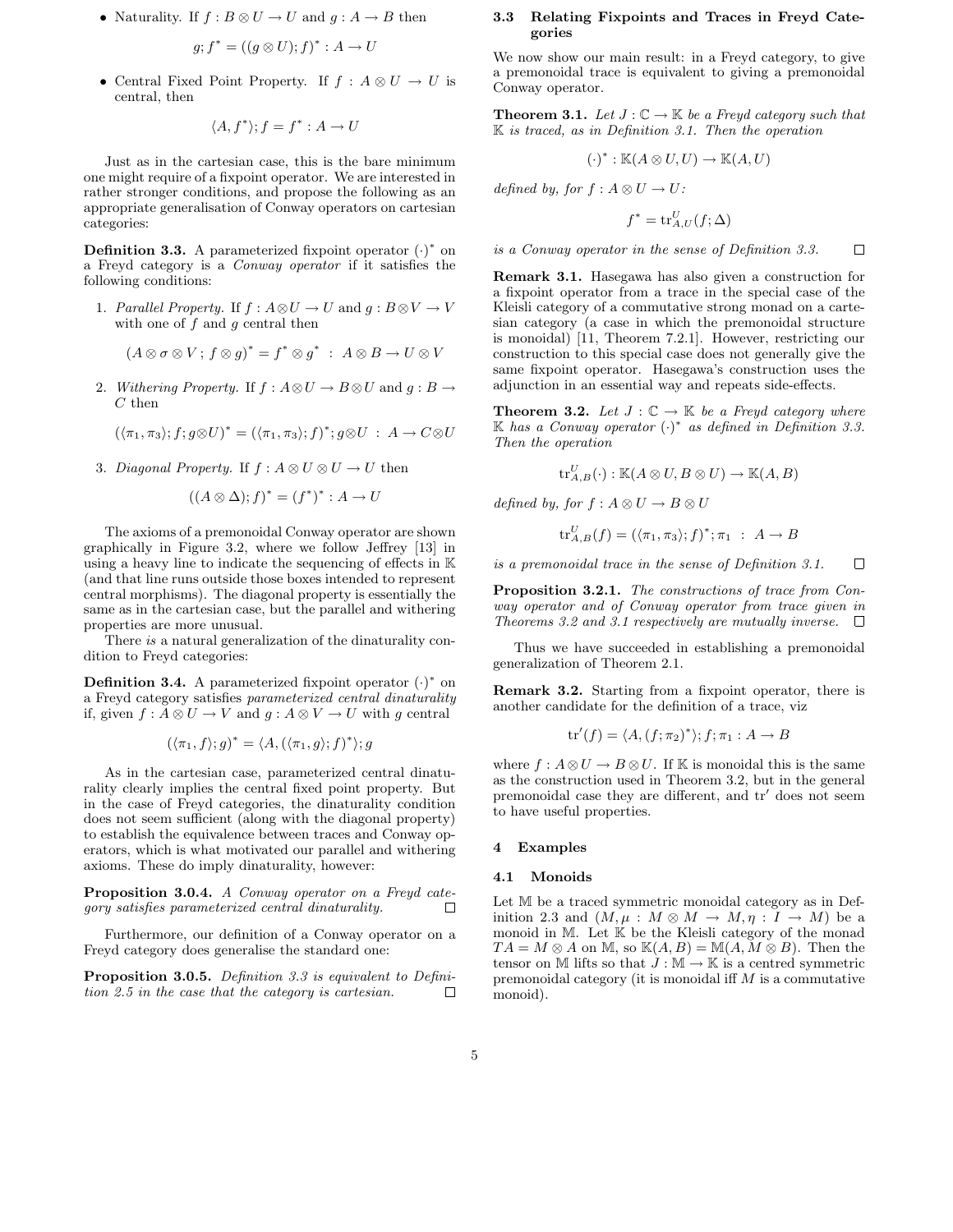Figure 2: Premonoidal Conway Axioms

**Proposition 4.0.2.** In the above situation, the operation

$$
\widehat{\operatorname{tr}}_{A,B}^U : \mathbb{K}(A \otimes U, B \otimes U) \to \mathbb{K}(A,B)
$$

defined by  $\hat{\mathrm{tr}}_{A,B}^U(f) = \mathrm{tr}_{A,M\otimes B}^U(f)$  is a premonoidal trace.

Notions of computation based on monoids are fairly common. Commutative monoids such as the natural numbers under addition can be used for modelling resource usage (e.g. timed computations) whereas non-commutative monoids model, for example, side-effecting output. In Haskell syntax, the signature could look like this:

```
class Monoid m where
   mult :: (m,m) \rightarrow munit :: m
newtype Cross m a = Cross (m,a) deriving Show
instance Monoid m => Monad (Cross m) where
   return a = Cross (unit, a)
   Cross(m, a) \gg= f = let Cross(m', b) = f ain Cross(mult (m,m'), b)
instance Monoid [a] where
   mult (s,t) = s + tunit = []-- command which writes to the output
```

```
output s = Cross(s,())
```
If we then apply our construction of a premonoidal Conway operator from the trace defined in Proposition 4.0.2 then we end up with an mfix operation of the type described by Launchbury and Erkök:

```
instance Monoid m => MonadRec (Cross m) where
  mfix f = let Cross(m,a) = f ain Cross(m,a)
```
And this does have the expected behaviour:

nats\_output =

mfix (\ys -> do output "first " output "second." return (0 : map succ ys))

> nats\_output Cross ("first second.",[0,1,2,3,4,5,6,7,8,9,...

The two side effects have happened once only and in the order specified.

## **4.2 State**

Let  $M$  be a traced symmetric monoidal category,  $S$  be an object of  $\mathbb M$  and  $\mathbb K$  be the category with the same objects as M and  $K(A, B) = M(S \otimes A, S \otimes B)$  with the evident composition. If M is closed then K is equivalent to the Kleisli category of the state monad  $TA = S - \circ S \otimes A$ . Then  $J$ :  $\mathbb{M} \to \mathbb{K}$  is premonoidal.

**Proposition 4.0.3.** In the above situation, the operation

$$
\operatorname{tr}_{A,B}^U : \mathbb{K}(A \otimes U, B \otimes U) \to \mathbb{K}(A,B)
$$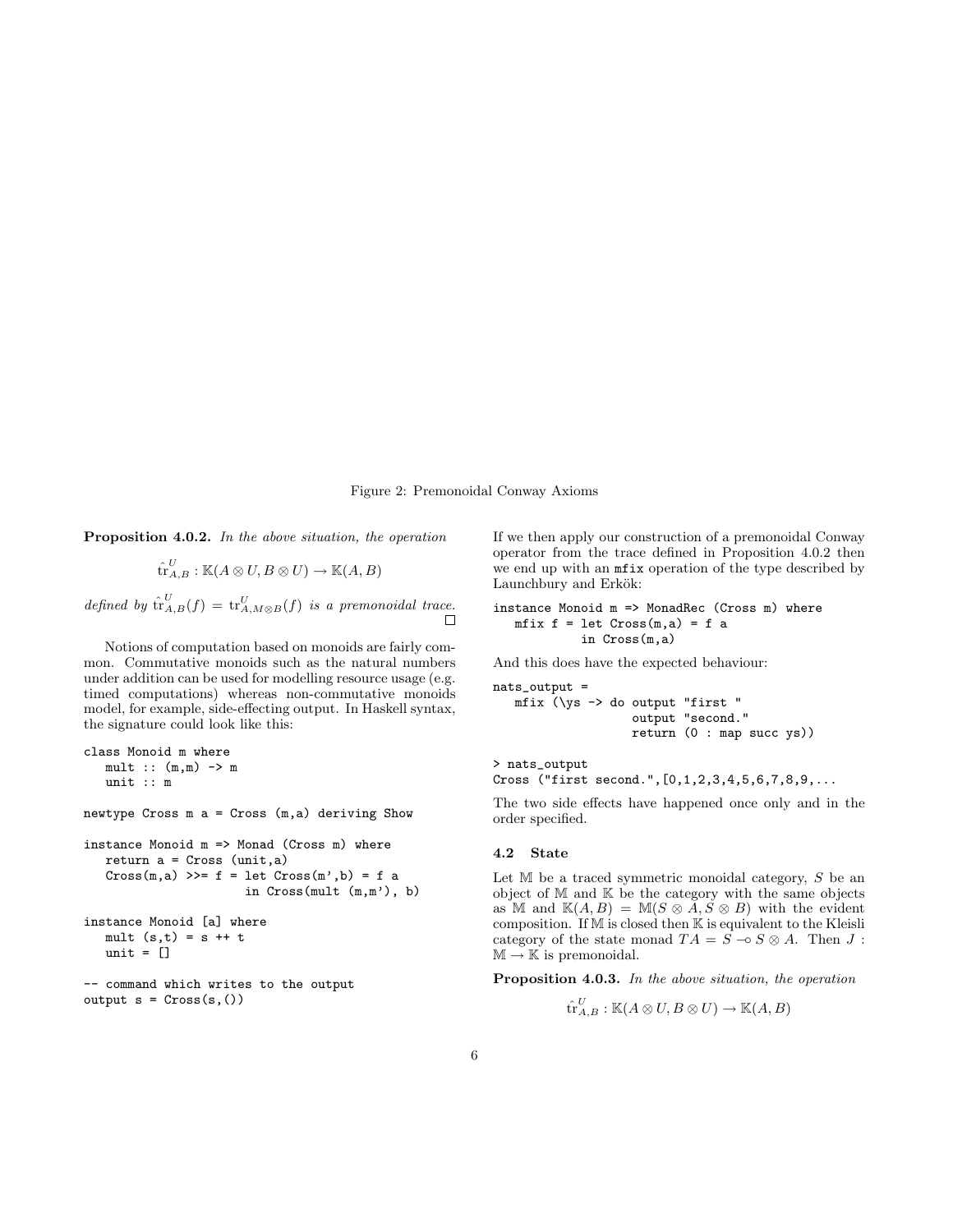defined by  $\hat{\mathrm{tr}}_{A,B}^U(f) = \mathrm{tr}_{S\otimes A, S\otimes B}^U(f)$  is a premonoidal trace.

Again, the derived fixed point operator on the Kleisli category is easily defined in Haskell:

```
newtype State s a = State (s -> (s,a))
instance Monad (State s) where
  return a = State (\succeq s \rightarrow(s,a))State m \gg f = State (\s -> let (s', a) = m sState m' = f a
                                   in m' s')
instance MonadRec (State s) where
 mfix f = State (\simeq \rightarrow let State m = f a)(s',a) = m sin (s',a))
```
Note how the final value, a is recursively defined, but the final state  $s'$  is not – operationally, each time we go around the loop, the initial state is 'snapped back' to s.

# **5 Related Work**

Compared with Launchbury and Erkök's work on axiomatising mfix, our definitions and results are in a rather more general setting, but account for rather fewer concrete examples. The axioms in [15] are almost identical to our definition of a premonoidal Conway operator except that they weaken some of our equations to inequations (interpreted in a concrete category of domains), add a strictness condition on one and regard some as additional properties which may hold in some cases (i.e. not part of the basic definition of what they call a 'recursive monad'). These weaker conditions admit definitions of  $mfix$  for monads such as Maybe  $(1 + (\cdot))$ , lazy lists and Haskell's IO monad [8] which do not have Conway operators satisfying our conditions.

Paterson has designed a convenient syntax for programming with Hughes's arrows (just as Haskell adds do to simplify programming with monads). Paterson's recent paper [20] gives axioms for an ArrowLoop operation which are the same as our definition of a premonoidal trace; our results thus prove an equivalence between ArrowLoop and a particular (newly identified) class of mfixs.

Jeffrey [13] has also considered a variant of traces in a premonoidal setting, though his construction is rather different from ours: he considers a partial trace (only applicable to certain maps) on the category of values rather than on that of computations.

Friedman and Sabry have also recently looked at defining an mfix operation [9], though their approach is rather different from the axiomatic one which we and the others cited here have taken. They view the ability to define computations recursively as an additional effect and give a 'monad transformer' which adds a state-based updating implementation of recursion to an arbitrary monad. Lifting the operations of the underlying monad to the new one is left to the programmer (and can generally be done in different ways).

## **6 Conclusions and Further Work**

We have formulated and proved a natural generalisation of the theorem relating traces and Conway operators to the case of premonoidal categories. This has applications to the semantics of some non-standard recursion and feedback operations on computations which have been found useful in functional programming.

It would be interesting to see if one could explain Launchbury and Erkök's weaker axiomatisation in a more general setting. The natural thing to try here is to be more explicit about the presence of an abstract lifting monad, along the lines of [10]. This may also help establish a connection with the partial trace operation used by Jeffrey [13]. We would also like to have some more examples.

We are in the process of investigating the premonoidal version of the 'geometry of interaction' construction, which traditionally embeds a traced monoidal category into a compact closed one. This is interesting from a mathematical view and may also have some connection to the building of layered protocol stacks from stateful components.

#### **References**

- [1] R. S. Bird. Using circular programs to eliminate multiple traversals of data. Acta Informatica, 21(3):239–250, 1984.
- [2] P. Bjesse, K. Claessen, M. Sheeran, and S. Singh. Lava: Hardware design in Haskell. In International Conference on Functional Programming, 1998.
- [3] S. L. Bloom and Z. Esik. Axiomatizing schemes and their behaviors. Journal of Computer and System Sciences, 31(3):375–393, 1985.
- [4] S. L. Bloom and Z. Esik. Iteration Theories. EATCS Monographs on Theoretical Computer Science. Springer-Verlag, 1993.
- [5] V. E. Cazanescu and Gh. Stefanescu. A general result on abstract flowchart schemes with applications to the study of accessibility, reduction and minimization. Theoretical Computer Science, 99:1–63, 1992.
- [6] K. Claessen and D. Sands. Observable sharing for functional circuit description. In Asian Computing Science Conference, 1999.
- [7] R. L. Crole and A. M. Pitts. New foundations for fixpoint computations: FIX-hyperdoctrines and the FIXlogic. Information and Computation, 98:171–210, 1992.
- [8] L. Erkök, J. Launchbury, and A. Moran. Semantics of fixio. In Proceedings of the Workshop on Fixed Points in Computer Science (FICS'01), Firenze, Italy, September 2001.
- [9] D. P. Friedman and A. Sabry. Recursion is a computational effect. Technical Report 546, Computer Science Department, Indiana University, December 2000.
- [10] C. Fuhrmann, A. Bucalo, and A. Simpson. An equational notion of lifting monad. Theoretical Computer Science, 200? To appear.
- [11] M. Hasegawa. Models of Sharing Graphs (A Categorical Semantics of Let and Letrec). Distinguished Dissertations in Computer Science. Springer-Verlag, 1999.
- [12] J. Hughes. Generalising monads to arrows. Science of Computer Programming, 37:67–112, 2000.